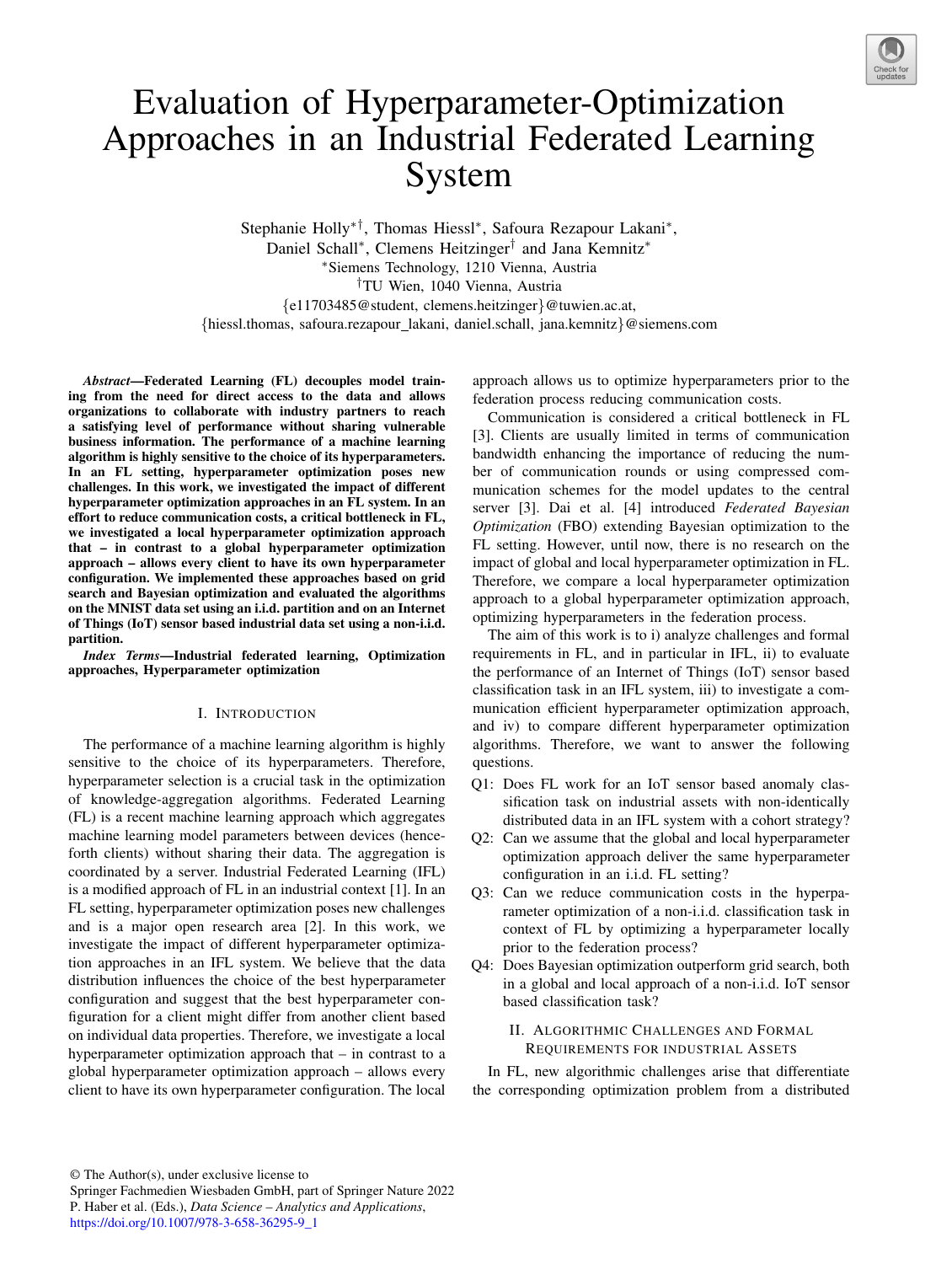optimization problem. In distributed learning settings, major assumptions regarding the training data are made which usually fail to hold in an FL setting [5]. Moreover, noni.i.d. data, limited communication, and limited and unreliable client availability pose further challenges for optimization problems in FL [2]. Kairouz et al. [2] considered the need for addressing these challenges as a major difference to distributed optimization problems. The optimization problem in FL is therefore referred to as federated optimization emphasizing the difference to distributed optimization [5]. In an IFL setting, additional challenges regarding industrial aspects arise [1]. In this section, we want to formulate the federated optimization problem and discuss the algorithmic challenges of FL in general, and in particular of IFL.

# *A. Problem Formulation*

We consider a supervised learning task with features *x* in a sample space  $X$  and labels  $y$  in a label space  $Y$ . We assume that we have *K* available clients,  $K \in \mathbb{N}_{\geq 2}$ , with

$$
D_k := D_{\mathcal{X},k} \times D_{\mathcal{Y},k} \subseteq \mathcal{X} \times \mathcal{Y}
$$

denoting the data set of client *k* and  $n_k := |D_k|$  denoting the cardinality of the client's data set. Let *Q* denote the distribution over all clients, and let  $\mathcal{P}_k$  denote the data distribution of client *k*. We can then access a specific data point by first sampling a client *k* ∼ *Q* and then sampling a data point  $(x, y) \sim \mathcal{P}_k$  [2]. Then, the local objective function is

$$
F_k(w) := \mathop{\mathbb{E}}_{(x,y)\sim \mathcal{P}_k}[f(x,y,w)],\tag{1}
$$

where  $w \in \mathbb{R}^d$  represents the parameters of the machine learning model and  $f(x, y, w)$  represents the loss of the prediction on sample  $(x, y)$  for the given parameters  $w$ . Typically, we wish to minimize

$$
F(w) := \frac{1}{K} \sum_{k=1}^{K} F_k(w).
$$
 (2)

# *B. Federated Learning*

One of the major challenges concerns data heterogeneity. In general, we cannot assume that the data is identically distributed over the clients, that is  $\mathcal{P}_k = \mathcal{P}_l$  for all *k* and *l*. Therefore, *F<sup>k</sup>* might be an arbitrarily bad approximation of *F* [5].

In the following, we want to analyze different nonidentically distributed settings as demonstrated by Hsieh et al. [6] assuming that we have an IoT sensor based anomaly classification task in an industrial context. Given the distribution  $\mathcal{P}_k$ , let  $P_{\mathcal{X}, \mathcal{Y}}^k$  denote the bivariate probability function, let  $P_{\mathcal{X}}^k$  $\chi$ ,  $\chi$ ,  $\chi$  and  $P_Y^k$  denote the marginal probability function respectively. Using the conditional probability function  $P_{\mathcal{Y}|\mathcal{X}}^k$  and  $P_{\mathcal{X}|\mathcal{Y}}^k$ , we can now rewrite the bivariate probability function as

$$
P_{\mathcal{X}, \mathcal{Y}}^k(x, y) = P_{\mathcal{Y}|\mathcal{X}}^k(y|x) P_{\mathcal{X}}^k(x) = P_{\mathcal{X}|\mathcal{Y}}^k(x|y) P_{\mathcal{Y}}^k(y) \tag{3}
$$

for  $(x, y) \in \mathcal{X} \times \mathcal{Y}$ . This allows us to characterize different settings of non-identically distributed data:

*Feature distribution skew:* We assume that  $P_{\mathcal{Y}}^k = P_{\mathcal{Y}}^k$ for all *k*, *l*, but  $P^k_{\mathcal{X}} \neq P^l_{\mathcal{X}}$  for some *k*, *l*. Clients that have the same anomaly classes might still have differences in the measurements due to variations in sensor and machine type.

*Label distribution skew:* We assume that  $P_{\mathcal{X}|\mathcal{Y}}^k = P_{\mathcal{X}|\mathcal{Y}}^l$  for all *k*, *l*, but  $P^k_{\mathcal{Y}} \neq P^l_{\mathcal{Y}}$  for some *k*, *l*. The distribution of labels might vary across clients as clients might experience different anomaly classes.

Same label, different features: We assume that  $P_{\mathcal{Y}}^k = P_{\mathcal{Y}}^l$  for all k, l, but  $P_{\mathcal{X}|\mathcal{Y}}^k \neq P_{\mathcal{X}|\mathcal{Y}}^l$  for some k, l. The same anomaly class can have significantly different features for different clients due to variations in machine type, operationaland environmental conditions.

Same features, different label: We assume that  $P_X^k = P_X^l$  for all k and l, but  $P_{\mathcal{Y}|\mathcal{X}}^k \neq P_{\mathcal{Y}|\mathcal{X}}^l$  for some k, l. The same features can have different labels due to operationaland environmental conditions, variation in manufacturing, maintenance et cetera.

*Quantity skew:* We cannot assume that different clients hold the same amount of data, that is  $n_k = n_l$  for all *k*, *l*. Some clients will generate more data than others.

In real-world problems, we expect to find a mixture of these non-identically distributed settings. In FL, heterogeneity does not exclusively refer to a non-identical data distribution, but also addresses violations of independence assumptions on the distribution *Q* [2]. Due to limited, slow and unreliable communication on a client, the availability of a client is not guaranteed for all communication rounds. Communication is considered a critical bottleneck in FL [3]. In each communication round, the participating clients send a full model update *w* back to the central server for aggregation. In a typical FL setting, however, the clients are usually limited in terms of communication bandwidth [3]. Consequently, it is crucial to minimize the communication costs.

#### *C. Industrial Federated Learning*

In an industrial setting, FL experiences challenges that specifically occur in an industrial context. Industrial assets have access to a wealth of data suitable for machine learning models, however, the data on an individual asset is typically limited and private in nature. In addition to sharing the model within the company, it can also be shared with an external industry partner [1]. FL leaves possibly critical business information distributed on the individual client (or within the company). However, Zhao et al. [7] proved that heterogeneity, in particular, a highly skewed label distribution, significantly reduces the accuracy of the aggregated model in FL. In an industrial context, we expect to find heterogeneous clients due to varying environmental and operational conditions on different assets. Therefore, Hiessl et al. [1] introduced a modified approach of FL in an industrial context and termed it *Industrial Federated Learning* (IFL). IFL does not allow arbitrary knowledge exchange between clients. Instead, the knowledge exchange only takes place between clients that have sufficiently similar data. Hiessl et al. [1] refer to this set of clients as a *cohort*. We expect the federated learning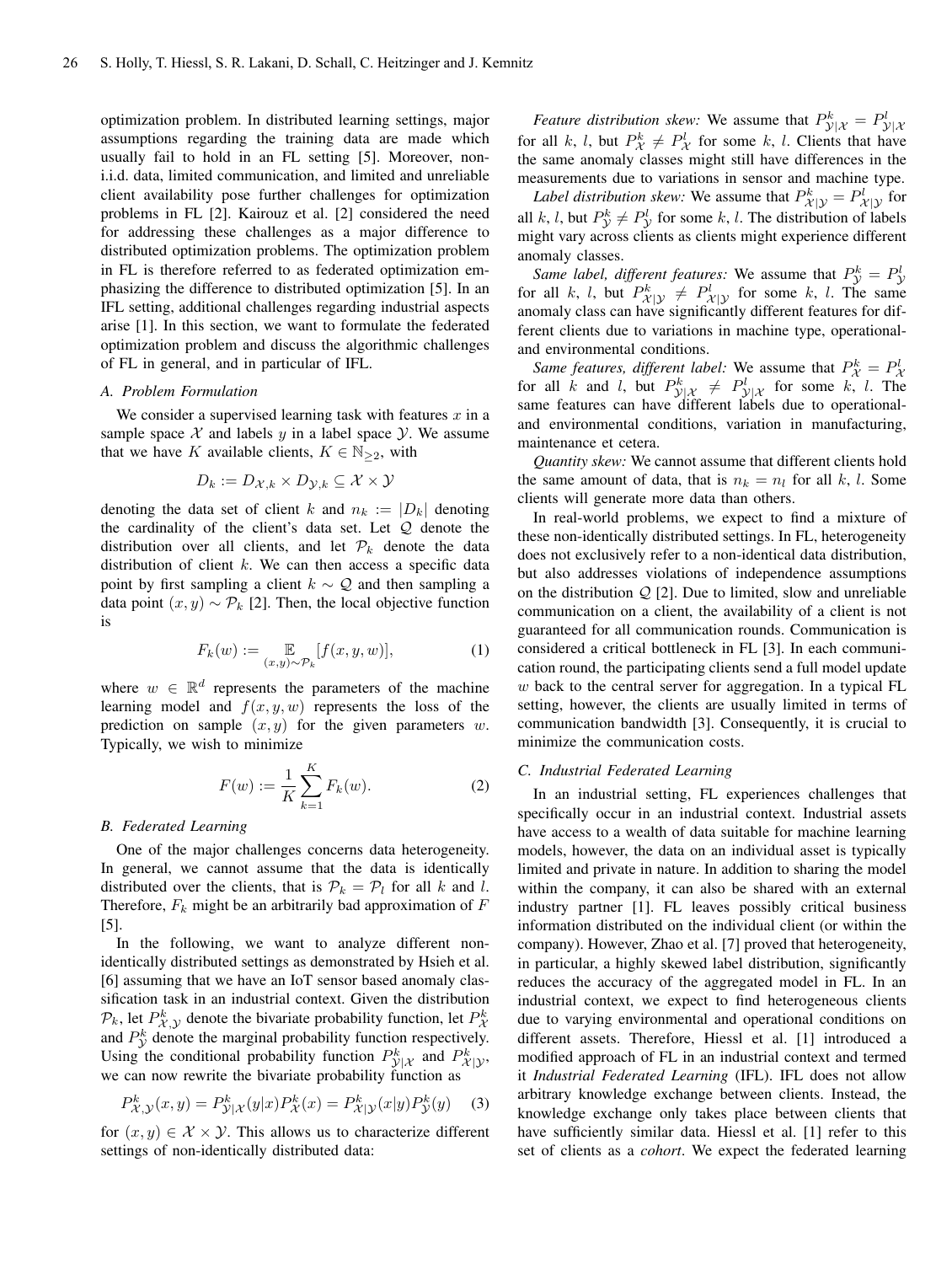approach in a cohort to approximate the corresponding central learning approach.

# III. HYPERPARAMETER OPTIMIZATION APPROACHES IN AN IFL SYSTEM

In an FL setting, hyperparameter optimization poses new challenges and is a major open research area [2]. The performance of a machine learning model is linked to the amount of communication [8]. In an effort to reduce communication costs, a critical bottleneck in FL [3], we investigated a communication efficient hyperparameter optimization approach, a local hyperparameter optimization approach that allows us to optimize hyperparameters prior to the federation process. Kairouz et al. [2] introduced the idea of a separate optimization of hyperparameters and suggest a different hyperparameter choice for dealing with non-i.i.d. data.

Dai et al. [4] investigated a communication efficient local hyperparameter optimization approach and introduced Federated Bayesian Optimization (FBO) extending Bayesian optimization to the FL setting. In FBO, every client locally uses Bayesian optimization to find the optimal hyperparameter configuration. Additionally, each client is allowed to request for information from other clients. Dai et al. [4] proved a convergence guarantee for this algorithm and its robustness against heterogeneity. However, until now, there is no research on the impact of global and local hyperparameter optimization.

In the LocalHPO algorithm 1, we perform local hyperparameter optimization. We optimize the hyperparameter configuration  $\lambda^k$  for each client *k*. In the GlobalHPO algorithm 2, we perform global hyperparameter optimization. We optimize the hyperparameter configuration  $\lambda$  in the federation process. The LocalOptimization method in the LocalHPO algorithm 1 and the GlobalOptimization method in the GlobalHPO algorithm 2 can be based on any hyperparameter optimization algorithm.

| Algorithm 1: LocalHPO                                                                                                                                         |
|---------------------------------------------------------------------------------------------------------------------------------------------------------------|
| Server executes:<br>initialize $w_0$<br>for each client $k = 1, , K$ do<br>$\lambda^k :=$ LocalOptimization(k, $w_0$ )<br>end<br>return $(\lambda^k)_{k=1}^K$ |
|                                                                                                                                                               |
| Algorithm 2: GlobalHPO                                                                                                                                        |
|                                                                                                                                                               |

Server executes:  $\lambda$  := GlobalOptimization() return λ

We want to differentiate between a global hyperparameter  $\lambda_i$  whose value is constant for all clients and a local hyperparameter  $\lambda_i^k$  whose value depends on a client *k*. Here,  $\lambda_i^k$ denotes the hyperparameter  $\lambda_i$  on client *k*. We notice that this differentiation is only relevant for settings with non-i.i.d.

data. In an i.i.d. setting, we assume that a hyperparameter configuration that works for one client also works for another client. In our experiments, we verified this assumption for a proxy data set.

# IV. DATA, ALGORITHMS AND EXPERIMENTS

In the next section, we want to make our benchmark design explicit and present our experimental setup. We will present the machine learning tasks including the data partition of the training data, the machine learning models, the optimization algorithms and our experiments. We considered an image classification task on a data set, the MNIST data set of handwritten digits, and an IoT sensor based anomaly classification task on industrial assets.

# *A. Data*

In order to test the IFL system on the MNIST data set, we still need to specify on how to distribute the data over artificially designed clients. To systematically evaluate the effectiveness of the IFL system, we simulated an i.i.d. data distribution. This refers to shuffling the data and partitioning the data into 10 clients, each receiving 6 000 examples. Following the approach of McMahan et al. [5], we applied a convolutional neural network with the following settings: 2 convolutional layers with 32 and 64 filters of size  $5\times 5$  and a ReLu activation function, each followed by a max pooling layer of size  $2 \times 2$ , a dense layer with 512 neurons and a ReLu activation function, a dense layer with 10 neurons and a softmax activation function.

The industrial task concerns IoT sensor based anomaly classification on industrial assets. The data was acquired with the SITRANS multi sensor, specifically developed for industrial applications and its requirements [9]. We considered multiple centrifugal pumps with sensors placed at different positions, in different directions to record three axis vibrational data in a frequency of 6644 Hz. Per minute, 512 samples were collected. We operated the pumps under 6 varying conditions, including 3 healthy states and 3 anomalous states. A client is either assigned data of an asset in a measurement, or data of several assets in a measurement ensuring that each client sees all operating conditions. However, since in the process of measurement, the assets were completely dismantled and rebuilt, we consider the data to be non-i.i.d. regarding its feature distribution. We applied an artificial neural network with the following settings: a dense layer with 64 neurons and a ReLu activation function, a dropout layer with a dropout rate of 0*.*4, a dense layer with 6 neurons and a ReLu activation function, a dropout layer with a dropout rate of 0*.*4, and a softmax activation function. We remapped the features using the Kabsch algorithm [10], applied a sliding window, extracted the Melfrequency cepstral coefficients, applied the synthetic minority oversampling technique [10], and normalized the resulting features.

# *B. Algorithms*

Our evaluations include the Federated Averaging (FedAvg) algorithm according to McMahan et al. [5], and the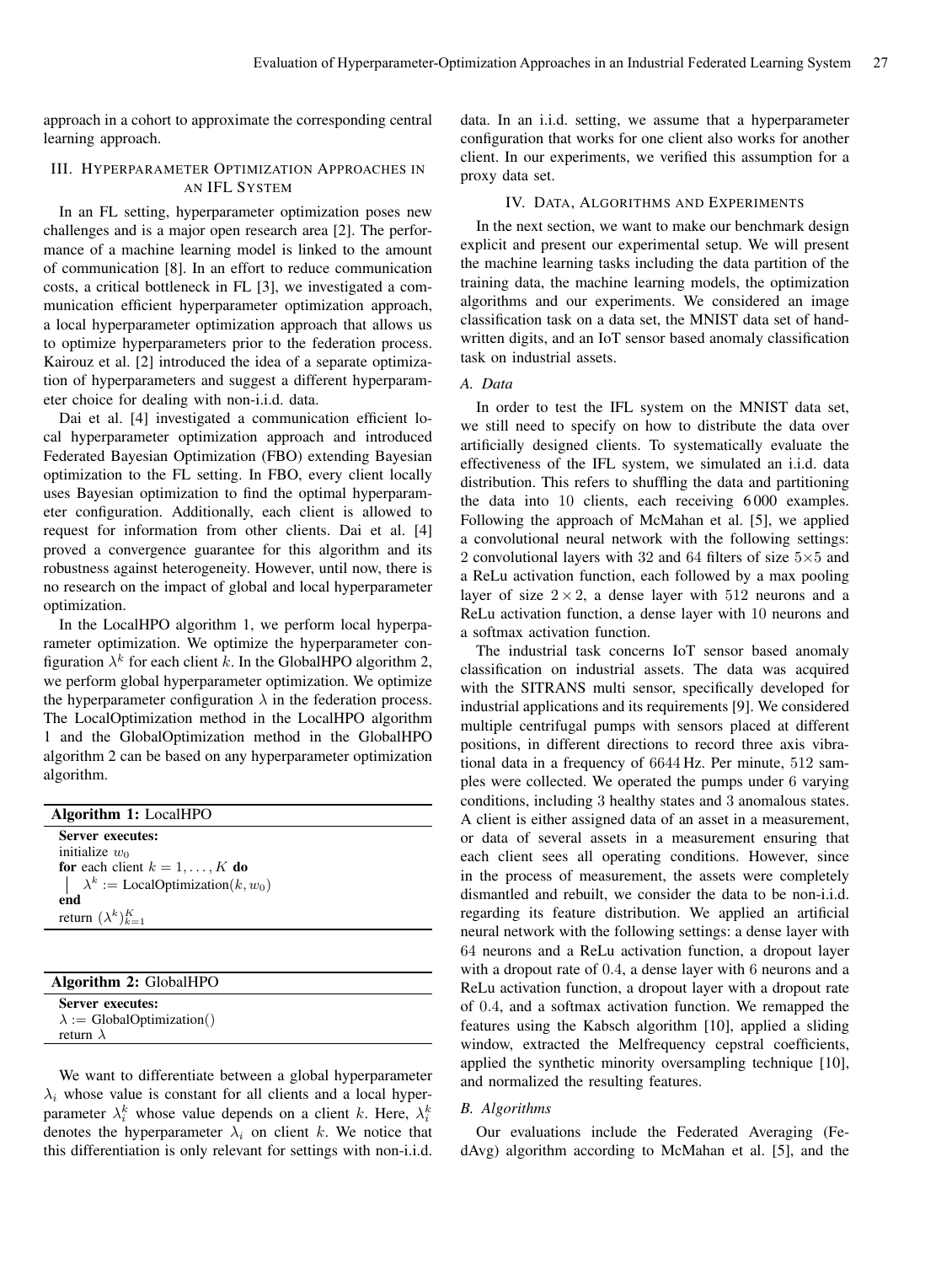hyperparameter optimization approaches LocalHPO 1 and GlobalHPO 2. We implemented these approaches based on grid search and Bayesian optimization. In this section, we give their pseudocode. We searched for the learning rate η with fixed fraction of participating clients *C*, number of communication rounds *R*, number of local epochs *E*, and mini-batch size *B*.

In algorithm 3, we give the pseudocode of the LocalOptimization method in LocalHPO 1 based on the grid search algorithm with a fixed grid *G*. We iterate through the grid *G*, train the model on the training data of client *k* based on the ClientUpdate method used in the FedAvg algorithm [5] with the learning rate  $\eta$  as an additional argument, and validate the performance of the model  $w_{\eta}$  on the validation data  $\mathcal{D}_{\text{valid}}^k$ of client *k*. Finally, the learning rate that yields the highest accuracy  $A_n$  on the validation data is selected. Here,  $w_n$ denotes the resulting model trained on the training data with learning rate  $\eta$  and  $A(\mathcal{D}_{\text{valid}}^k, w_{\eta})$  denotes the accuracy of the model tested on the validation data  $\mathcal{D}_{\text{valid}}^k$  of client *k*.

| <b>Algorithm 3:</b> Local Grid Search                                                                                              |
|------------------------------------------------------------------------------------------------------------------------------------|
| LocalOptimization $(k, w_0)$ :                                                                                                     |
| for each learning rate $\eta \in G$ do                                                                                             |
|                                                                                                                                    |
| $\begin{cases} w_{\eta} := \text{ClientUpdate}(k, w_0, \eta) \\ A_{\eta} := A(\mathcal{D}_{\text{valid}}^k, w_{\eta}) \end{cases}$ |
| end                                                                                                                                |
| $\eta_k^* := \arg \max A_n$                                                                                                        |
|                                                                                                                                    |
| return $\eta_k^{*\!\!\!\!\!-G}$                                                                                                    |

## Algorithm 4: Global Grid Search

| GlobalOptimization():                                 |  |  |  |  |  |
|-------------------------------------------------------|--|--|--|--|--|
| for each learning rate $\eta \in G$ do                |  |  |  |  |  |
| $w_n :=$ Federated Averaging ( $\eta$ )               |  |  |  |  |  |
| for each client $k = 1, , K$ do                       |  |  |  |  |  |
| $A_n^k := A(\mathcal{D}_{\text{valid}}^k, w_n)$       |  |  |  |  |  |
| end                                                   |  |  |  |  |  |
| $A_{\eta} := \frac{1}{K} \sum_{k=1}^{K} A_{\eta}^{k}$ |  |  |  |  |  |
| end                                                   |  |  |  |  |  |
| $\eta^* := \arg \max A_n$                             |  |  |  |  |  |
|                                                       |  |  |  |  |  |
| return $\overset{\eta \in G}{n^*}$                    |  |  |  |  |  |

In algorithm 4, we give the pseudocode of the GlobalOptimization method in GlobalHPO 2 based on the grid search algorithm with a fixed grid *G*. We iterate through the grid, perform the FedAvg algorithm [5] with the learning rate  $\eta$  as an additional argument, validate the performance of the model  $w_{\eta}$  on the validation data  $\mathcal{D}_{\text{valid}}^k$  for all clients *k* and compute the average accuracy of all clients. Finally, the learning rate that yields the highest average accuracy  $A_n$  is selected.

In algorithm 5, we give the pseudocode of the LocalOptimization method in LocalHPO 1 based on Bayesian optimization. The objective function *f* takes the learning rate  $\eta$  as an argument, trains the model on the training data of client *k* based on the ClientUpdate method used in the FedAvg algorithm [5] with the learning rate  $\eta$  as an additional argument, validates the performance of the model *w* on the validation data  $\mathcal{D}_{\text{valid}}^k$  of client *k*, and returns the resulting accuracy. We initialize a Gaussian process *GP* for the objective function  $f$  with  $n_{\text{init}}$  sample points. Then, we find the next sample point  $\eta_{n_{\text{init}}+i}$  by maximizing the acquisition function, evaluate  $f(\eta_{n_{\text{init}}+i})$ , and update the Gaussian process *GP*. Finally, we select the learning rate  $\eta^*$  that yields the highest accuracy. We repeat this for  $n_{\text{iter}}$  iterations.

In algorithm 6, we give the pseudocode of the GlobalOptimization method in GlobalHPO 2 based on Bayesian optimization. The objective function *f* takes the learning rate  $\eta$  as an argument, performs the FedAvg algorithm [5] with the learning rate  $\eta$  as an additional argument, validates the performance of the model *w* on the validation data  $\mathcal{D}_{\text{valid}}^k$  for all clients *k*, computes the average accuracy of all clients and returns the resulting accuracy. We initialize a Gaussian process *GP* for the objective function *f* with *n*init sample points. Then, we find the next sample point  $\eta_{n_{\text{init}}+i}$ by maximizing the acquisition function, evaluate  $f(\eta_{n_{\text{init}}+i})$ , and update the Gaussian process *GP*. Finally, we select the learning rate  $\eta^*$  that yields the highest average accuracy. We repeat this for  $n_{\text{iter}}$  iterations.

| Algorithm 5: Local Bayesian Optimization                                |
|-------------------------------------------------------------------------|
| LocalOptimization $(k, w_0)$ :                                          |
| initialize a Gaussian process $GP$ for $f$                              |
| evaluate f at $n_{\text{init}}$ initial points                          |
| for $i = 1, \ldots, n_{\text{iter}}$ do                                 |
| find sample point $\eta_{n_{\text{init}}+i}$ that maximizes acquisition |
| function                                                                |
| evaluate objective function f at $\eta_{n_{\text{init}}+i}$             |
| update the Gaussian process $GP$                                        |
| end                                                                     |
| $\eta^* := \arg \max f(\eta_i)$                                         |
| $i=1,\ldots,n_{\text{init}}+n_{\text{iter}}$                            |
| return $n^*$                                                            |
| objective function:                                                     |
| $f(\eta)$ :                                                             |
| $w := \text{ClientUpdate}(k, w_0, \eta)$                                |
| $A := A(\mathcal{D}_{valid}^k, w)$                                      |
| return $A$                                                              |

## *C. Experiments*

In order to systematically investigate the impact of global and local hyperparameter optimization, we compared the global and local hyperparameter optimization approach in an i.i.d. setting, the MNIST machine learning task, as well as in a non-i.i.d. setting, the industrial task. Therefore, we implemented the global and local optimization approach based on grid search with a grid *G* := [0*.*0001*,* 0*.*001*,* 0*.*01*,* 0*.*1], and based on Bayesian optimization with the widely used squared exponential kernel and the upper confidence bound acquisition function. We searched for the learning rate  $\eta$  with fixed  $R$ ,  $C$ ,  $E$  and  $B$ .

In order to evaluate the global and local optimization approaches in a direct comparison, we chose the number of epochs  $E$  in the local optimization approach as  $E =$  $E_{\text{global}}R$ , where  $E_{\text{global}}$  is the number of epochs in the global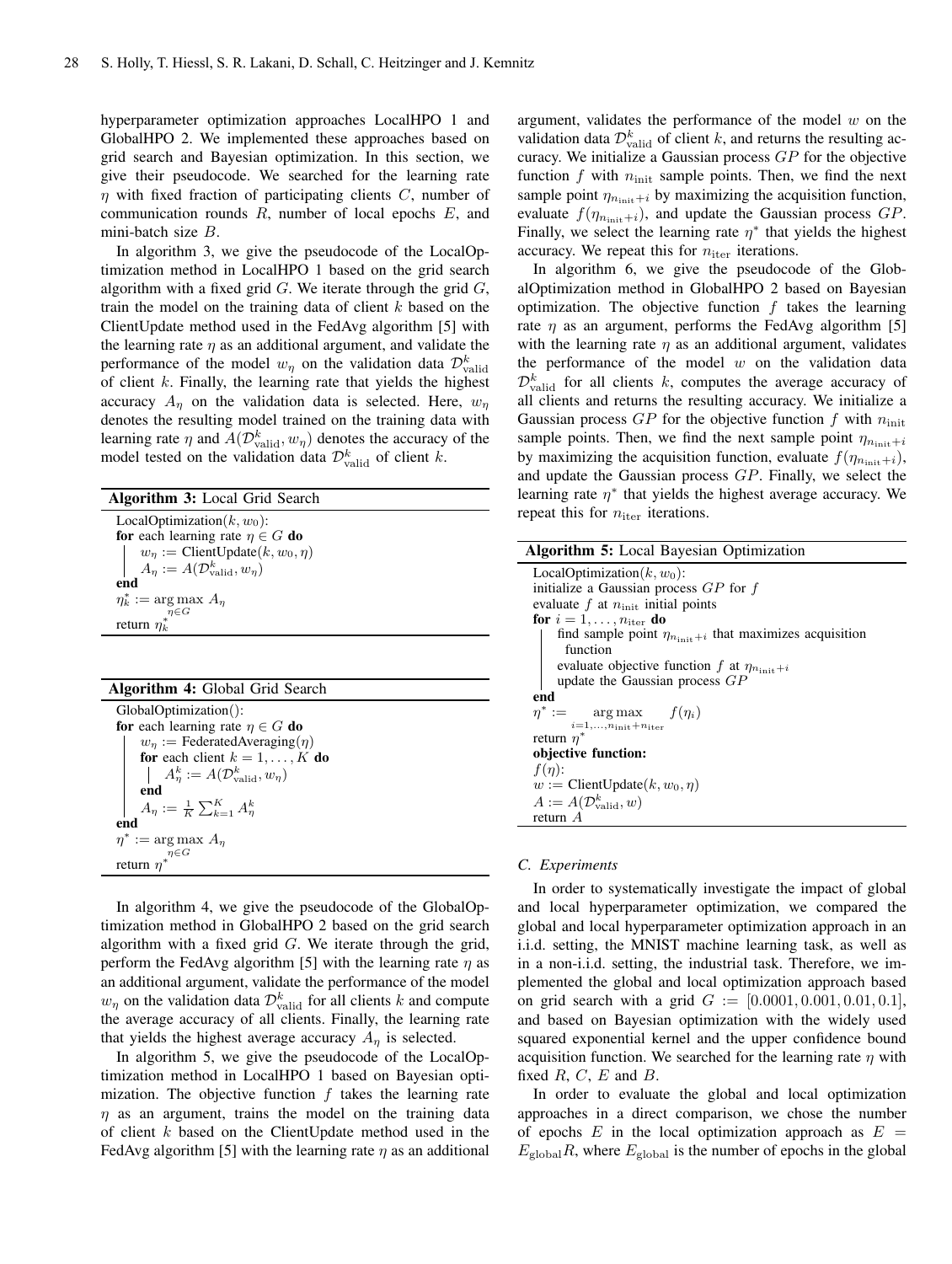GlobalOptimization(): initialize a Gaussian process *GP* for *f* evaluate *f* at  $n_{\text{init}}$  initial points for  $i = 1, \ldots, n_{\text{iter}}$  do find sample point  $\eta_{n_{\text{init}}+i}$  that maximizes acquisition function evaluate objective function  $f$  at  $\eta_{n_{\text{init}}+i}$ update the Gaussian process *GP* end  $\eta^* := \text{arg max}$  $i=1,\ldots,\stackrel{\sim}{n}_{\rm init}+n_{\rm iter}$  $f(\eta_i)$ return  $n^*$ objective function:  $f(\eta)$ :  $w :=$  FederatedAveraging( $\eta$ ) for each client  $k = 1, \ldots, K$  do  $A^k := A(\mathcal{D}_{\textrm{valid}}^k, w)$ end  $A := \frac{1}{K} \sum_{k=1}^{K} A^k$ return A

optimization approach and *R* is the number of communication rounds. In the global optimization task, we set  $R := 10$ ,  $C := 1$ ,  $E := 1$  and  $B := 128$  for the MNIST data, and  $R := 10$ ,  $C := 1$ ,  $E := 5$  and  $B := 128$  for the industrial data. In the local optimization task, we set  $E := 10$  and  $B := 128$  for the MNIST data, and  $E := 50$  and  $B := 128$ for the industrial data. For the evaluation of the global hyperparameter optimization approach, we optimized the learning rate using the global approach, trained the federated model with a global learning rate, and tested the resulting federated model on the cohort test data. Then, we optimized the learning rate using the local approach, trained the federated model with local individual learning rates for each client in the cohort, and tested the resulting federated model on the cohort test data.

# V. EXPERIMENTAL RESULTS

Following the approach of Hiessl et al. [1], we demonstrated the effectiveness of the IFL System for the industrial task and showed that the IFL approach performs better than the individual learning approach and approximates the central learning approach. Fig. 1 shows the test accuracy on the central cohort test data for each client, for i) a model trained on the individual training data of the client (individual learning), ii) a central model trained on the collected training data of all clients in the cohort (central learning), and iii) the federated model trained in the cohort.

Fig. 2 a) shows the results for the MNIST data. The optimization approaches are based on the grid search algorithm. For the training posterior to the optimization, we set  $R := 10$ ,  $C := 1$ ,  $E := 1$ , and  $B := 128$  in the IFL system. The color indicates the optimized learning rate on the corresponding client. Since the MNIST data is i.i.d., there is only one cohort and all clients have the same federated model and thus the same test accuracy. Our results show that the grid search algorithm selected  $10^{-3}$  in the local optimization of



Fig. 1. Comparison of individual learning, central learning, and federated learning on the industrial data set for all clients (Task ID).



Fig. 2. Comparison of the optimization approaches based on a) grid search for the MNIST task, b) grid search for the industrial task, and c) Bayesian optimization for the industrial task for all clients (Task ID).

the learning rate on each client. According to our expectation, the global optimization approach yielded the same learning rate.

For the industrial task, we evaluated the global and local optimization approach based on grid search and Bayesian optimization. For the training posterior to the optimization, we set  $R := 20$ ,  $C := 1$ ,  $E := 5$ , and  $B := 128$  in the IFL system. Fig. 2 b) shows the results for the industrial data